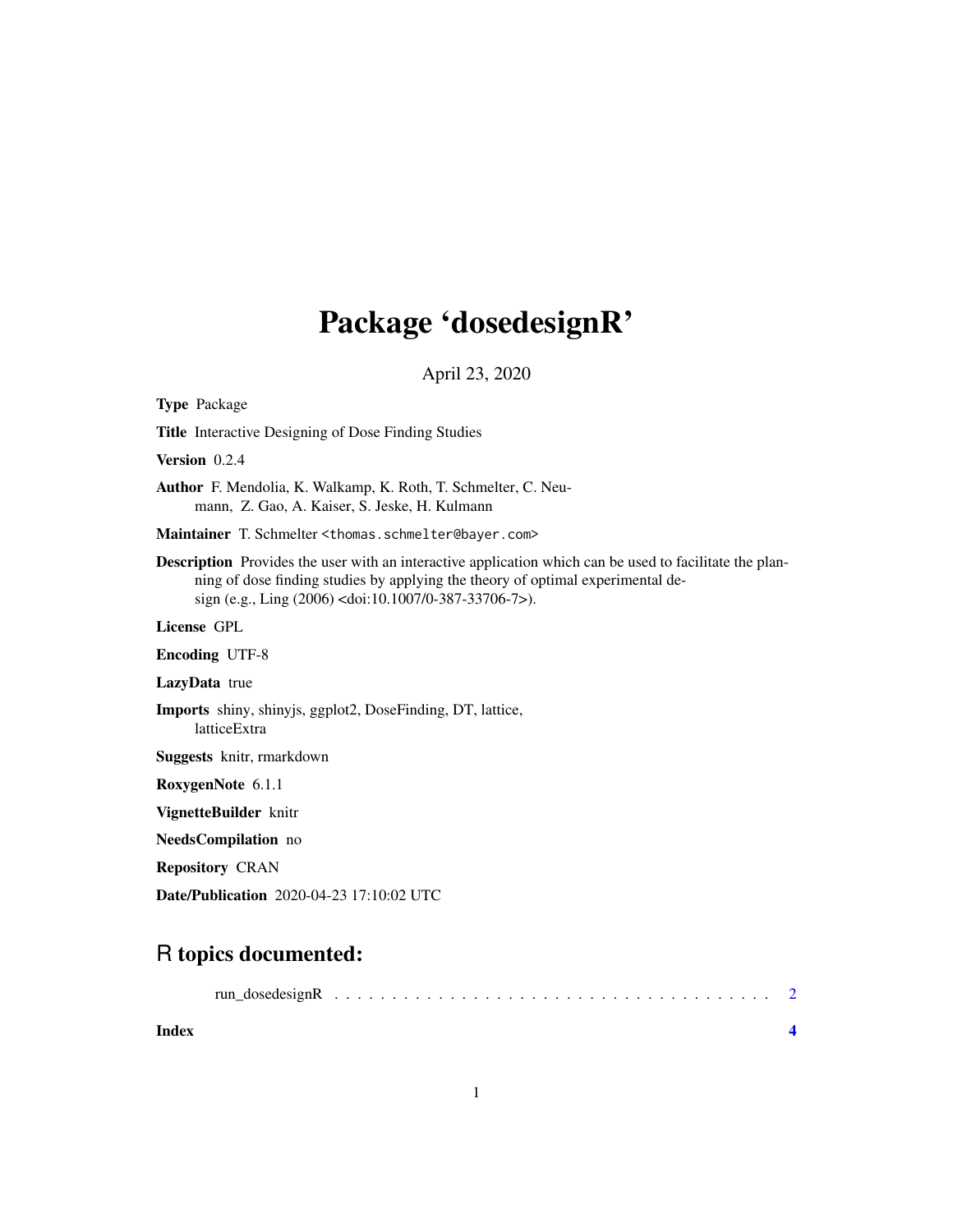<span id="page-1-0"></span>

#### Description

Starts the dosedesignR application in the client's browser.

#### Usage

```
run_dosedesignR(ColorBG = "#424242", ColorText = "#828282",
 browser = getOption("shiny.launch.browser", interactive()),
 host = NULL, port = NULL)
```
#### Arguments

| ColorBG   | background color (defaults to "#424242")                           |
|-----------|--------------------------------------------------------------------|
| ColorText | text color (defaults to "#828282")                                 |
| browser   | path to browser exe (defaults to standard browser)                 |
| host      | host link (defaults to the local machine "127.0.0.1")              |
| port      | port number (randomly chosen unless specified as a certain number) |

#### Details

Further information on how to use this application can be found in the vignette of this package.

#### Examples

```
if(interactive()){
## Launch application on localhost (127.0.0.1)
## -------------------------------------------
## By default run_dosedesignR starts the application on localhost
## and a randomly selected port (e.g. 9876), in which case you can connect
## to the running application by navigating your browser to
## http://localhost:9876.
run_dosedesignR()
## Launch application on a different host
## --------------------------------------
## You can also run the application on a different host
## by specifying a hostname and port. Just make sure to
## use an open port on your machine. Here "open" means
## that the port should not be used by another service
## and the port is opened by your firewall.
run_dosedesignR(host="your-hostname", port=8888)
```
## Make the application available to your coworkers ## ------------------------------------------------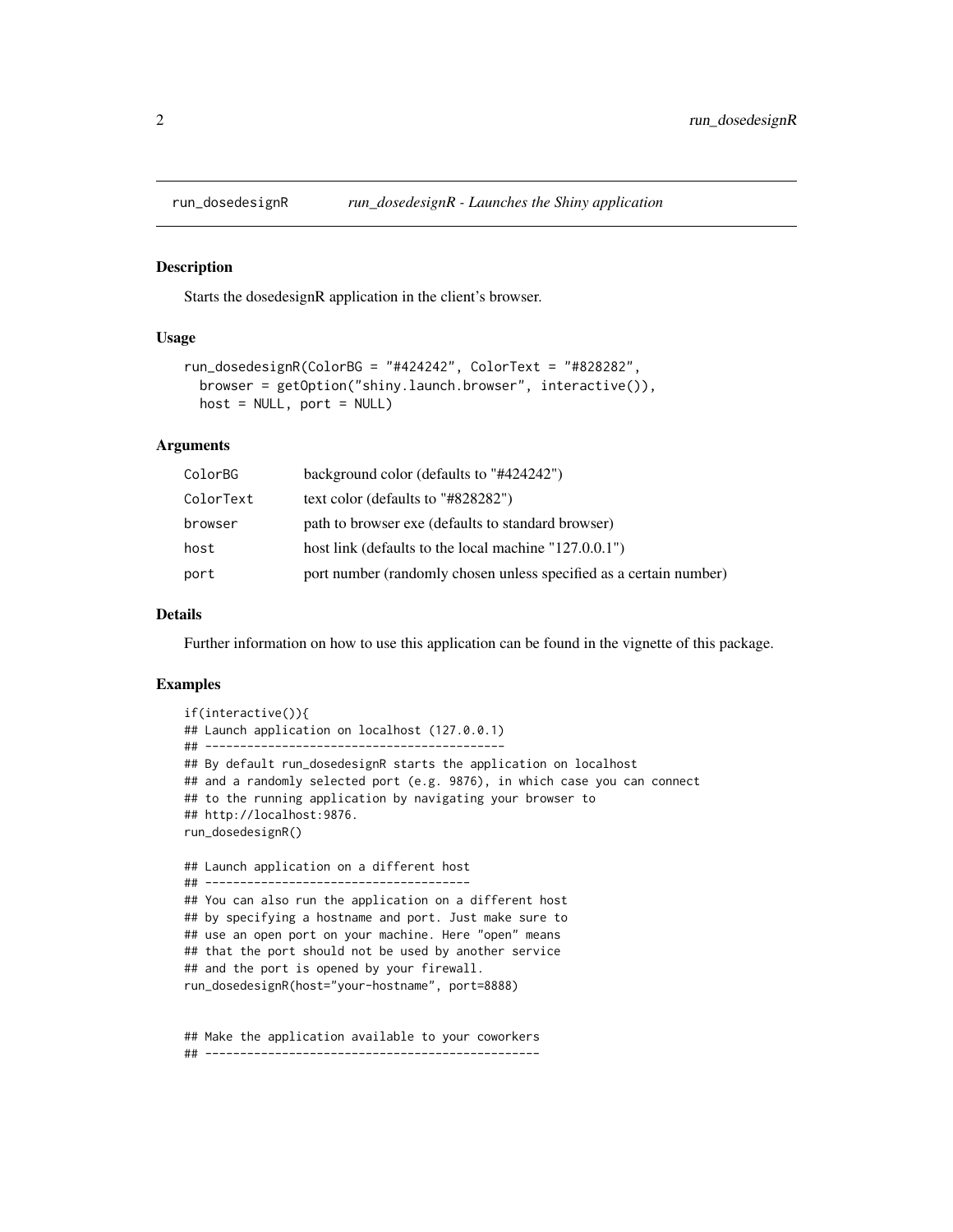#### run\_dosedesignR 3

```
## within your local area network even without a
## dedicated Shiny server. The value set through the
## host argument says to accept any connection (not just from localhost).
## Then take note of your local IP (if you are under linux,
## you can see it through ifconfig). Say your IP is 192.168.1.70.
## Your colleagues can use your app by inserting in the address
## bar of their browser 192.168.1.70:8888, i.e. your IP followed
## by : and the port number you selected.
run_dosedesignR(host="0.0.0.0", port=8888)
## Launch application on a different browser
## ----------------------------------------
```
## To run the shiny app on a different browser than your standard browser ## use the "browser" argument to set the path to the respective .exe file. runDoseDesignR(browser = "C:/Program Files/Mozilla Firefox/firefox.exe") }